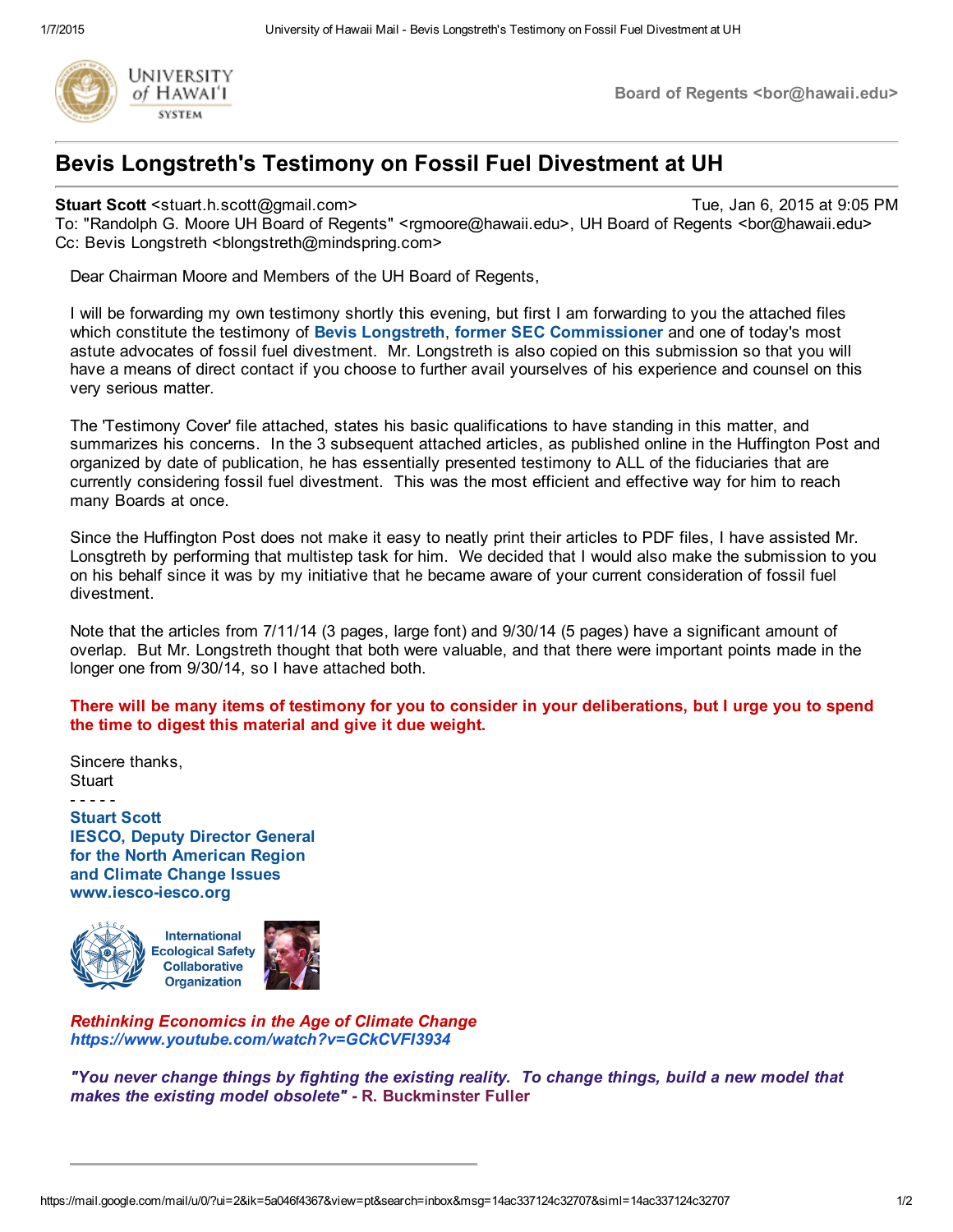#### 4 attachments

- Bevis Longstreth Testimony Cover.pdf  $\overline{\phantom{a}}$ 32K
- 2014-07-11 Bevis Longstreth The Case for Fossil Fuel Divestment.pdf 131K
- 2014-09-30 Bevis Longstreth Homer Describing Big Oil.pdf 149K
- 2014-12-09 Bevis Longstreth Engagement Won't Work.pdf 97K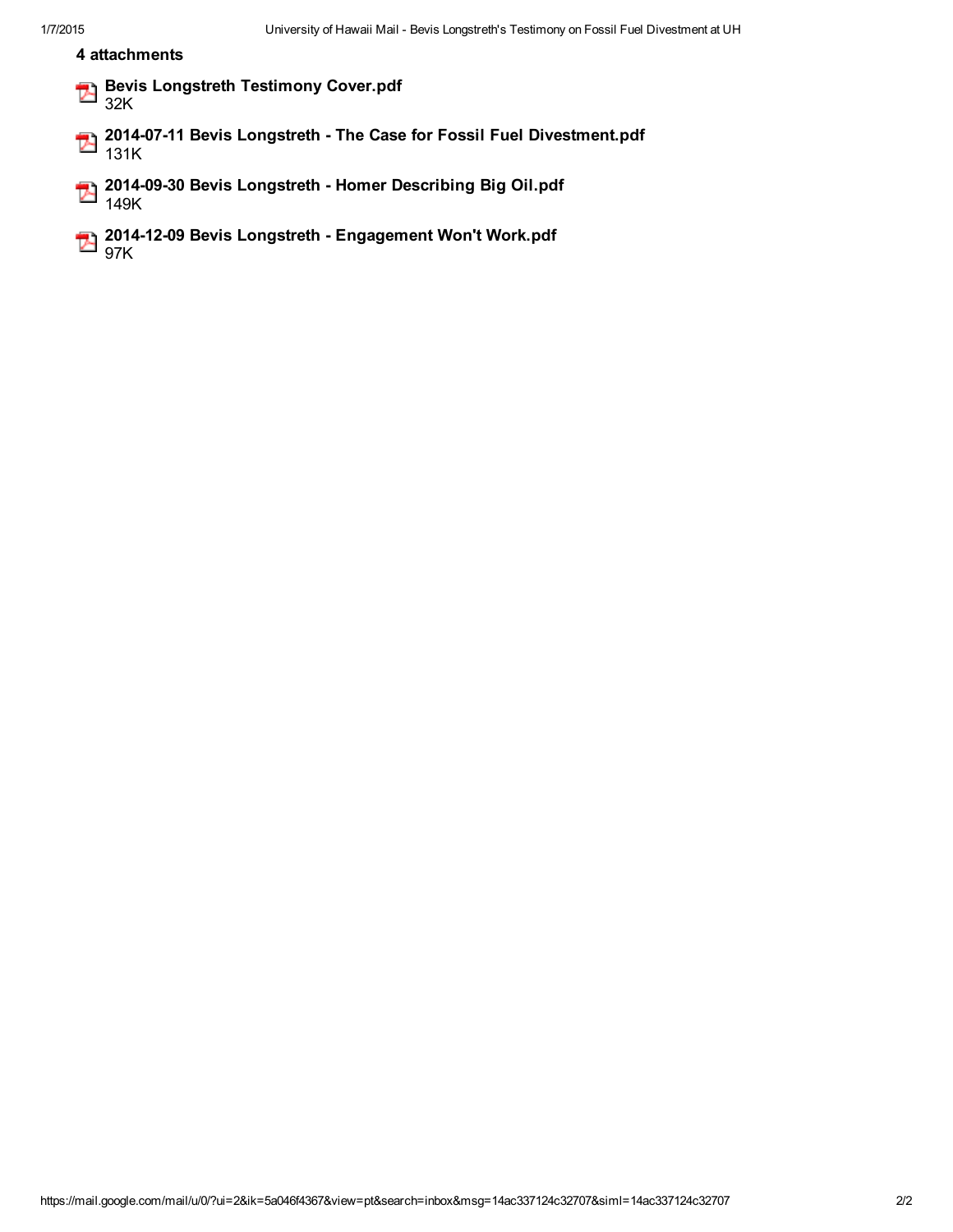Bevis Longstreth 322 Central Park West New York, N.Y. 10025 blongstreth@mindspring.com

January 4, 2015

Board of Regents of the University of Hawaii 2444 Dole Street, Bachman Hall, Room 209 Honolulu, HI 96822

Dear Ladies and Gentlemen:

I wish to submit the attached articles as testimony for your consideration in the matter of fossil fuel divestment of the University of Hawaii endowment. Having been a Commissioner of the Securities and Exchange Commission of the United States for 3 years during the Presidential Administration of Ronald Reagan (and twice confirmed by the Senate), and having served for many years on the boards of directors of three major investment management firms (CREF, GMO and AMVESCAP), I believe I am in a good position to assess the risk involved in financial markets as a whole and various market sectors.

In recent years I have become extremely concerned about the prospects of catastrophic climate change and the part that our economic system is playing both in the observed and predicted destabilization of the global climate system. I have over that time become a staunch supporter of the divestment of fiduciaries from investments in the fossil fuel industry. I have spelled out my concerns in numerous speeches and testimony given, and articles written. The attachments capture the main points I have been advancing.

I hope you will take the time to read the attached articles. In doing so, you should find ample support for voting on behalf of University of Hawaii to have it join the ranks of fiduciaries around the world that have announced fossil fuel divestment, as both the prudent course to follow and ethical thing to do.

Please feel free to contact me by email to blongstreth@mindspring.com if you wish to discuss this urgent matter further.

Sincerely,

*Bevis Longstreth*

Bevis Longstreth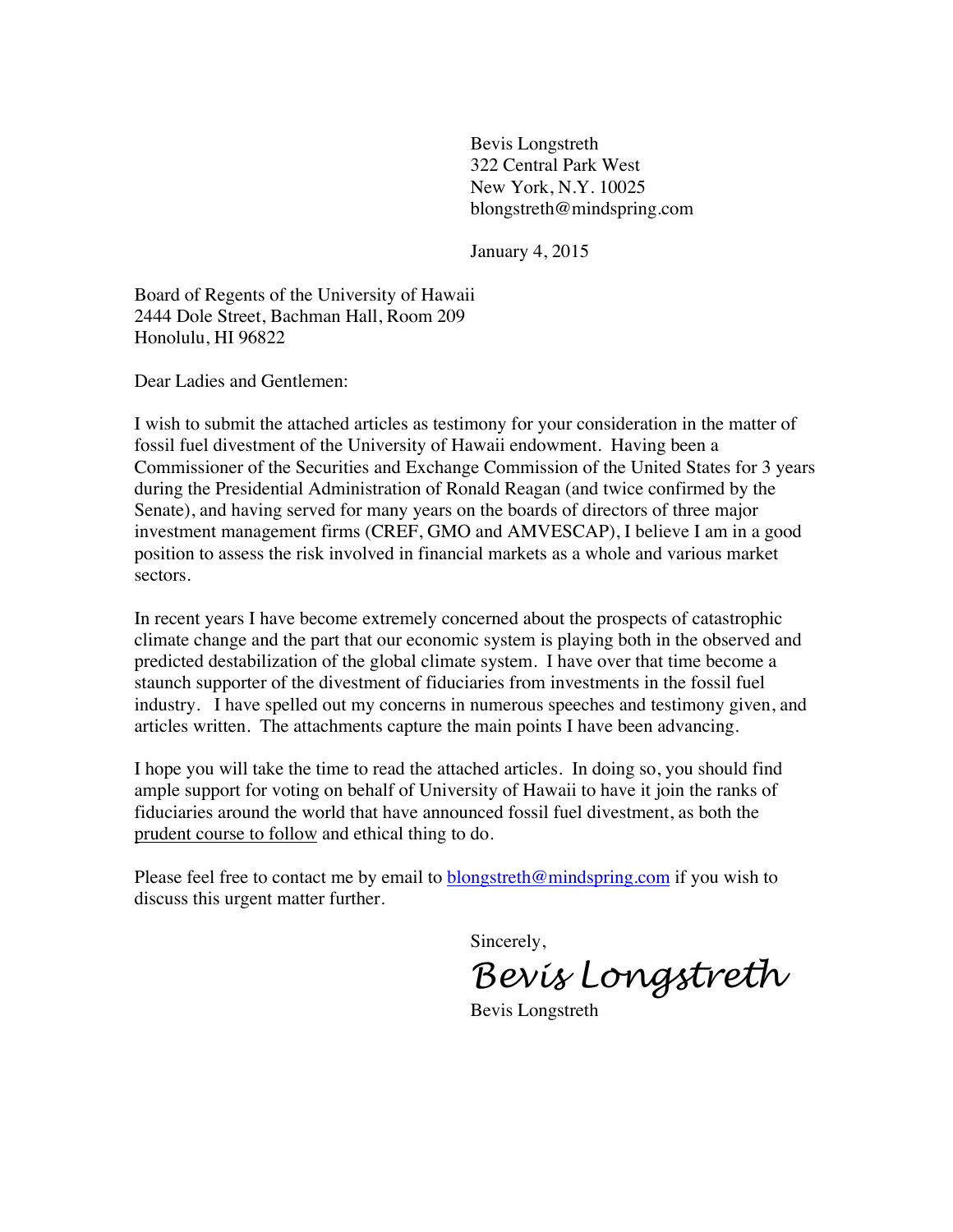#### Bevis Longstreth Former SEC Commissioner

## **The Case for Fossil Fuel Divestment**

Posted: 07/11/2014 8:45 am EDT Updated: 09/10/2014 5:59 am EDT



*This post is adapted from my talk to SF Pension Trustees*

In 2010, at Cancun, the world's nations set 3.5 degrees F as the permissible increase in global temperature to 2050. Beyond that was catastrophe. Since Cancun, the dangers of climate change have grown and become palpable in myriad ways with which you are all familiar. And, yet, nations have made little progress. In fact, having put the car in reverse, they are accelerating in the wrong direction. Thus, the IEA reports our current trend-line will take the planet by 2050 to 7 degrees F, twice the level set in Cancun. Carbon emissions increased by 1.5 percent per year from 1980 to 2000. But, then, that rate doubled to 3 percent per year through 2012. The IEA just reported that the cost to de-carbonize by 2050 was \$44 trillion, up from \$36 trillion just two years ago, and climbing. The cause is an increase in coal usage that exceeds the increase in renewables.

So, the planet has a big problem. I'm here to suggest divestment from fossil fuel companies as an important strategy for the Trustees of the SF public pension plan to pursue. Here's why.

### **Purpose of Divestment**

*Financial Reasons -- Risk reduction***.** Risk from Stranded assets ("unburnable carbon"). Let me explain. To hold to the 3.5 degree goal, there is a limit on how much carbon can be emitted to 2050. It's called the Carbon Budget and its reckoned through science.

The level is 886 Gigatons of CO2 from 2000-2050. Subtracting what's been emitted to date since 2000 (121 Gt) leaves 565 Gt left to emit. But just reserves proven on the books of public and private companies equal 2795 Gt of potential emissions, meaning that proven reserves are about five times what nations can allow to be emitted to 2050, if we are to avoid planetary catastrophe. So the rest is at risk of being stranded -- unburnable -- if nations, as they must, have a Darwinian moment and act. If this happens, of course, it means current market prices for fossil fuel companies are hugely overvalued.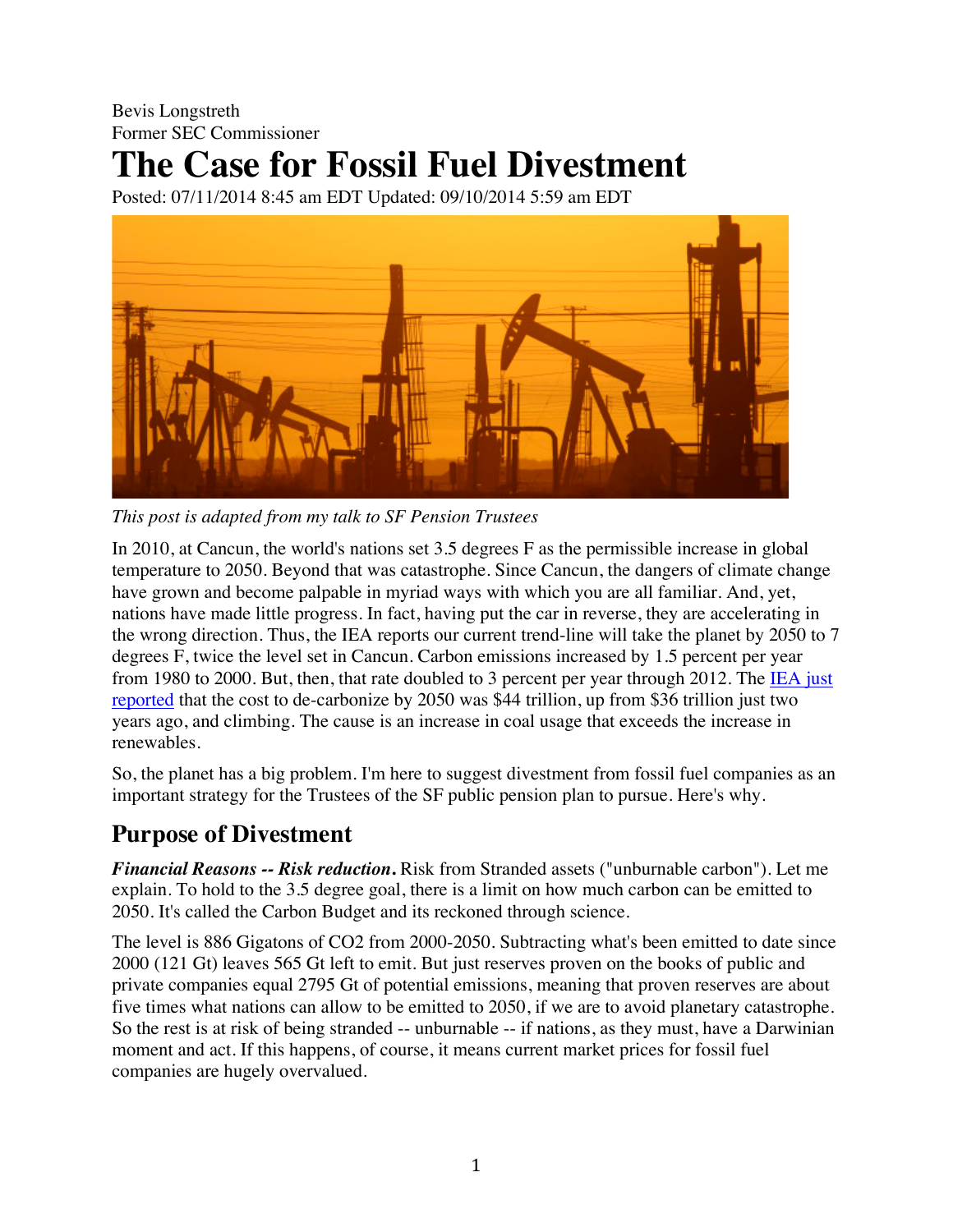And consider the risk to the \$21 trillion of CAPEX by Big Oil that is planned for expenditure in the near term to develop unconventional oil projects. And, the risks from rising prices (need \$95/bbl or more to break even) for oil and limits on consumer price tolerance.

And, overall, the risks from multiple problems facing the fossil fuels complex, including faltering productivity, falling profits, poor economics, environmental disasters and increasing competition from power plants and automobiles running on free fuel.

There are growing risks of stranding in the grid power sector. Barclays recently down-graded high-grade corp. bonds across the entire US utility sector, citing the energy threat of solar power and storage. Base load power sources like coal and nuclear are being replaced by renewables, and in time the grid will become obsolete. In Europe, growth in renewables was the primary reason the top 20 utilities lost \$600 billion in market value over the past five years.

And I'm sure you know the losses in market value experienced by the coal industry over the past three years, down 61 percent against the S&P 500, up 47 percent. By the way, coal is the canary in the oil well, to coin a phrase.

Conventional oil peaked in 2005. Oil and gas production by Chevron, Exxon-Mobil and Shell declined over the past 5 years, even as they spent \$500 billion in CAPEX on new projects. Despite the recent surging flows of tight oil and shale gas in the US, the country is waking up to the fact of the huge decline rates of the sources for these products.

Renewable energy supplies 23 percent of global electricity generation today. Its capacity doubled from 2000-2012. Solar is now growing at a 30 percent rate/year. And is rapidly becoming cost competitive with fossil fuels.

There's an old saw: How did you go bankrupt? "Two ways: slowly at first; then all at once." In financial markets today, too few consider climate change an investment risk at all. Too many of those who do imagine it to be merely a remote tail risk, barely worth noting. But change in energy is coming at a gallop. It's happened before. Consider, not long ago, when we used whales for light; horses for power; coal for steam for locomotion; now coal again for electricity. We need to disenthrall ourselves from old business models. And listen to the wise and wellinformed. Like Sheikh Yamani, Saudi Arabia's powerful Minister of Oil from 1962 to 1986. He famously said: "The Stone Age didn't end because we ran out of stones, and the age of oil won't end because we run out of oil."

*Moral Imperative* -- particularly pertinent for a pension fund like yours, so importantly affected with the public interest.

This pension fund can't avoid having a large leadership role, and not just for the city and state, but for the country and, indeed, for the world. Given the Gargantuan existential risk of climate change to the planet, those in positions of leadership who fail to take reasonable steps to stop carbon emissions from rising become the moral equivalent of those seeking to deny the science and brush away the problem. As Galileo did by recanting to save his life. Divestment is a reasonable step for pension trustees to take.

What does divestment accomplish? It avoids the ugly picture of trustees seeking to profit from emissions of carbon through the sale and burning of fossil fuel reserves and from the massive use of shareholder funds to search for more fossil fuels to sell and burn. Such behavior violates the most basic norms of a civilized society.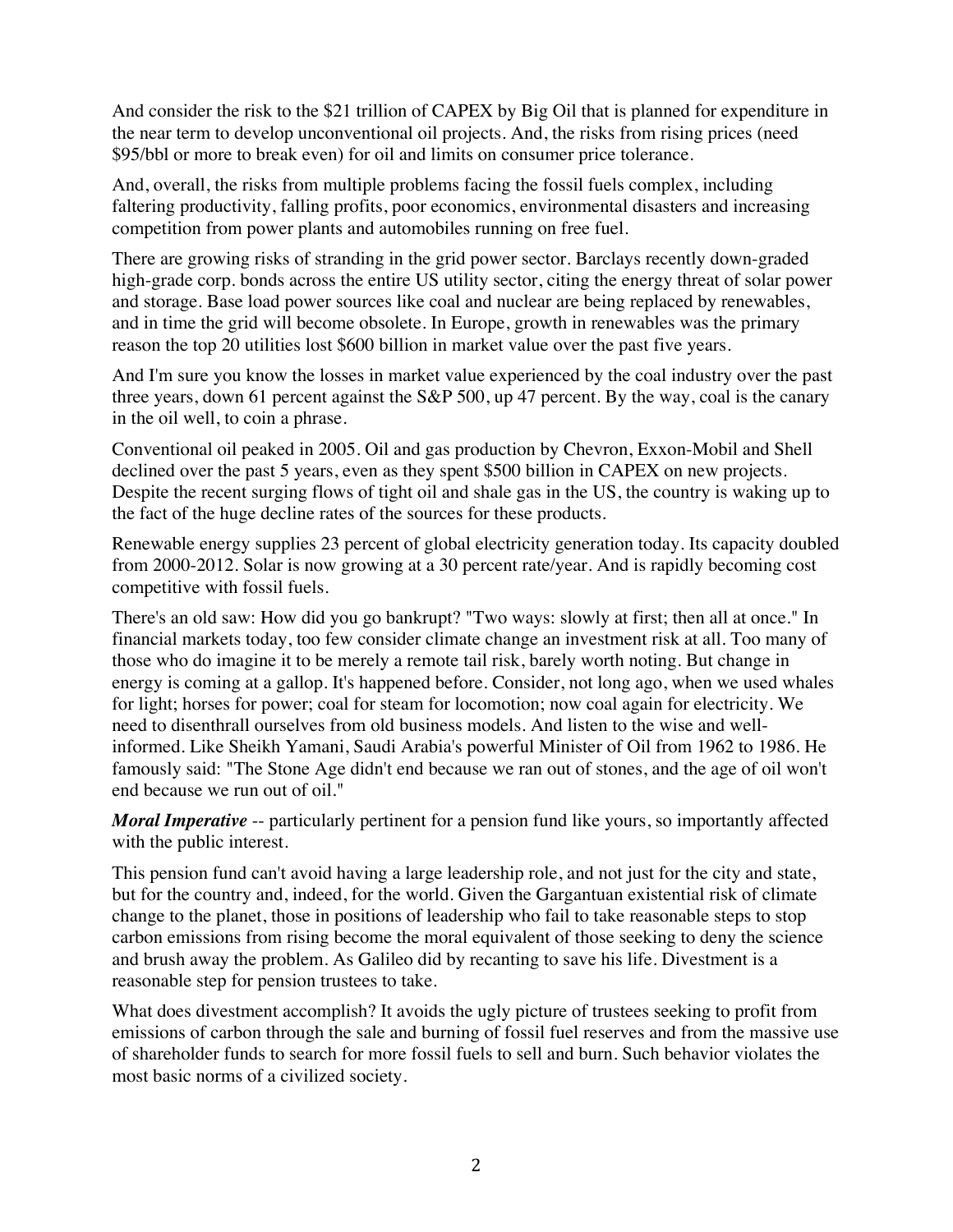Divestment by any group, but particularly by thought leaders such as those responsible for this pension fund, helps to stigmatize the oil, gas and coal giants as repugnant social pariahs and rogue political forces bent on profit at whatever cost to the planet and its people. Don't underestimate the power of being able to create pariahs. These companies fear stigmatization. It hurts in hiring, employee morale and motivation, shareholder satisfaction and equity valuations. And it hurts when leaders of these companies go home to face their children and grandchildren.

Do these companies deserve stigmatization? Consider, e.g., Exxon-Mobil and Shell reports to shareholders on stranding. Despite each company's acceptance of the science, they smack their gauntlets across the collective face of humanity by asserting that no government restrictions will restrain them. Here, e.g., is E-M's statement:

"We are confident that none of our hydrocarbon reserves are now or will become stranded. ... Further, the company does not believe current investments in new reserves [which it intends to discover and develop in quantities at least equal to current proven reserves] are exposed to the risk of stranded assets, given the rising global need for energy..."

Divestment by leaders like you will help awaken us to the peril of inaction. Collectively, we are like the frog resting comfortably in a pot of cold water being heated to boiling. The SF Pension Trustees can be among the first in the nation to shake this frog from the deadly comfort zone in which it rests.

#### **Your Fiduciary Duty**

As Trustees, you are fiduciaries charged with the duty of care. Here's how the American Law Institute's Restatement of Trusts describes that duty (in section 227):

"This standard requires the exercise of reasonable care, skill and caution, and is applied to investments not in isolation but in the context of the ... portfolio and as a part of an overall investment strategy, which should incorporate risk and return objectives reasonably suitable to the [purposes of the pension]."

Based on an informed view of all climate change factors, including those I've just outlined, it is easy to conclude divestment on the basis of financial considerations alone is a permissible option. And the moral dimension makes this conclusion even more powerful.

Whether divestment is compelled by the duty of care is, at this time, a more difficult question to answer. Anticipatory divestment in recognition that at some unknown and unknowable point down the road, markets will suddenly adjust equity prices downward to reflect swiftly changing prospects for fossil fuel companies, however wise today, is probably not yet compelled in the exercise of due care.

Whether your portfolio will under or outperform after divestment is unknowable. Looking back in time, results vary depending on the measuring period and assumptions about how proceeds are reinvested. But past is not prologue here. And, in any case, fiduciaries need not worry about short-term results. Anticipatory investment should be viewed as having unknown short-term consequences. In the long run, those results are unimportant. A decision to divest rests on the claim that fossil fuel companies will prove to be bad investments over the long-term and, therefore, with foresight that anticipates this result, should be removed from the pension fund before the strengthening and foreseeable likelihood of this result becomes commonplace in the market. I hope that, very soon, you will make that decision.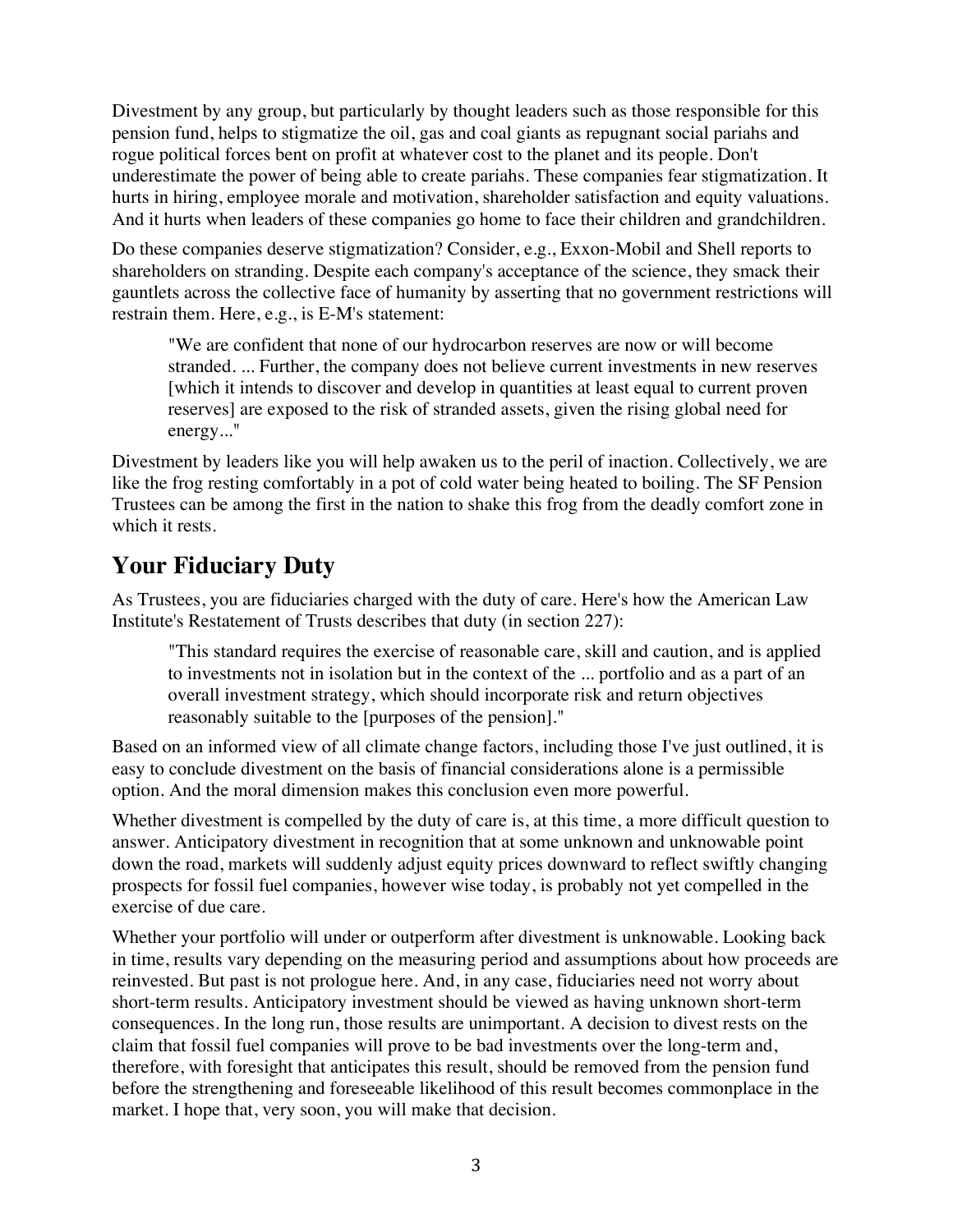**Bevis Longstreth** Former SEC Commissioner

# **Homer Describing Big Oil: "Lung-Choking, Ocean-Poisoning, Species-Sickening Pitiless Scourge of Humanity"**

Posted: 09/30/2014 4:55 pm EDT Updated: 11/30/2014 5:59 am EST



*This post is a reprint of a speech to fiduciaries on fossil fuel divestment at the Boston Carbon Risk Forum, Harvard Law School, September 29, 2014*

### **Preface**

In 2010, at Cancun, nations of the world set 3.6 degrees F as the permissible increase in global temperature over the pre-industrial level. Beyond that was catastrophe. Since Cancun, the dangers of climate change have grown and become palpable in myriad ways with which you all are familiar. And, yet, nations have made little progress. In fact, having put the car in reverse, they are accelerating in the wrong direction. Thus, the IEA reports our current trend-line will take the planet by 2050 to 7 degrees F, twice the level set in Cancun. Carbon emissions increased by 1.5% per year from 1980 to 2000. But, then, that rate almost doubled to 2.5 % per year through 2012. And in 2013, emissions jumped 2.3% to record levels. The IEA recently reported that the cost to de-carbonize by 2050 was \$44 trillion, up from \$36 trillion just two years ago, and climbing. The cause? An increase in coal usage that exceeds the increase in renewables.

The planet has already warmed by 1.5 degrees F since the pre-industrial era. On our present trajectory, we will blow by the 3.6 degree F level, reaching as much as 10 degrees F above the pre-industrial era by 2100. By then, civilization and its current residence will have become unrecognizable.

So, the planet has a big problem. I'm here to argue that divestment from fossil fuel companies is an important strategy for fiduciaries of all types to pursue. Here's why.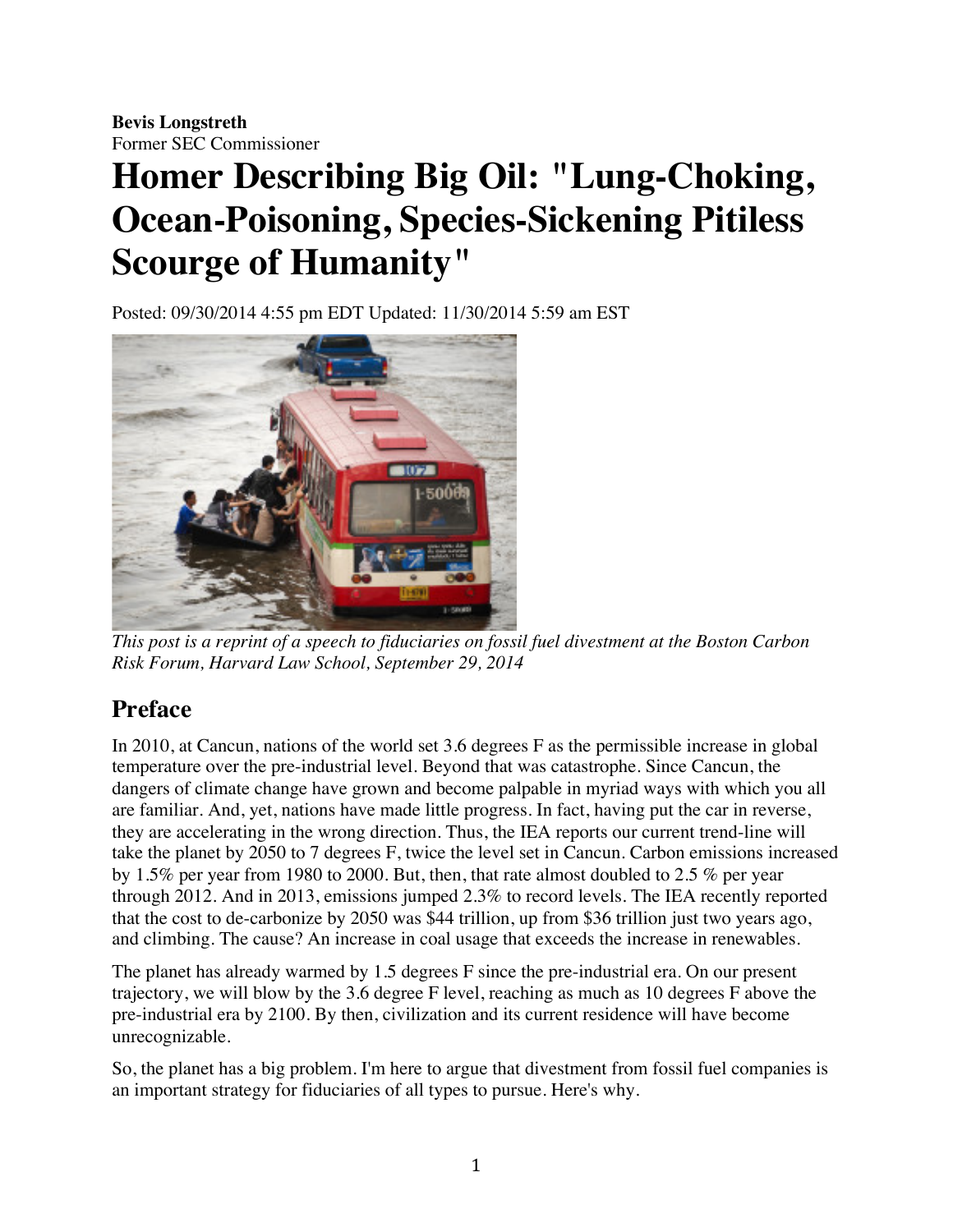#### **Purpose of Divestment**

The argument for divestment clusters around two ideas: financial and moral. Financial Reasons - Here the argument is reduction of risk to your portfolio. The risks are many and growing. Consider a few:

The very serious, yet hardly recognized, risk from "stranded assets", in particular "unburnable carbon". Let me explain. To hold to the 3.5 degree goal, there is a limit on how much carbon can be emitted to 2050. It's called the Carbon Budget and its reckoned through science.

The level is 886 Gigatons of CO2 from 2000-2050. Subtracting what's been emitted to date since 2000 (121 Gt) leaves 565 Gt left to emit. But just reserves proven on the books of public and private companies equal 2795 Gt of potential emissions, meaning that proven reserves are about five times what nations can allow to be emitted to 2050, if we are to avoid planetary catastrophe. So the rest is at risk of being stranded -- unburnable - if nations have a Darwinian moment and act. As they must. If this happens, of course, it means current market prices for fossil fuel companies are hugely overvalued.

And consider the risk to the \$21 trillion of CAPEX by Big Oil that is planned for expenditure in the near term to develop unconventional oil projects.

And, the risk that, given the plummeting prices for solar and wind energy, oil prices will not remain high enough to profit from the sale of newly discovered reserves, which generally need at least \$95 per barrel to break even.

And, overall, the risks from multiple problems facing the fossil fuels complex, including faltering productivity, falling profits, poor economics, environmental disasters and increasing competition from power plants and automobiles running on free fuel.

There are growing risks of stranding in the grid power sector. Barclays recently down-graded high-grade corp. bonds across the entire US utility sector, citing the energy threat of solar power and storage. Baseload power sources like coal and nuclear are being replaced by renewables, and in time the grid will become obsolete. In Europe, growth in renewables was the primary reason that the top 20 utilities lost \$600 billion in market value over the past five years.

And I'm sure you know the losses in market value experienced by the coal industry over the past three years, down 61% against the S&P 500, up 47%. By the way, coal is the canary in the oil well, to coin a phrase.

Conventional oil peaked in 2005. Oil and gas production by Chevron, Exxon-Mobil and Shell declined over the past 5 years, even as they spent \$500 billion in CAPEX on new projects - that's shareholder wealth that will potentially vanish down very expensive holes drilled in the earth.

Despite the recent surging flows of tight oil and shale gas in the US, the country is waking up to the fact of the huge decline rates of the sources for these products.

Renewable energy supplies at least 23% of global electricity generation today. Its capacity doubled from 2000-2012. Solar is now growing at a 30% rate/year. And is rapidly becoming cost competitive with fossil fuels.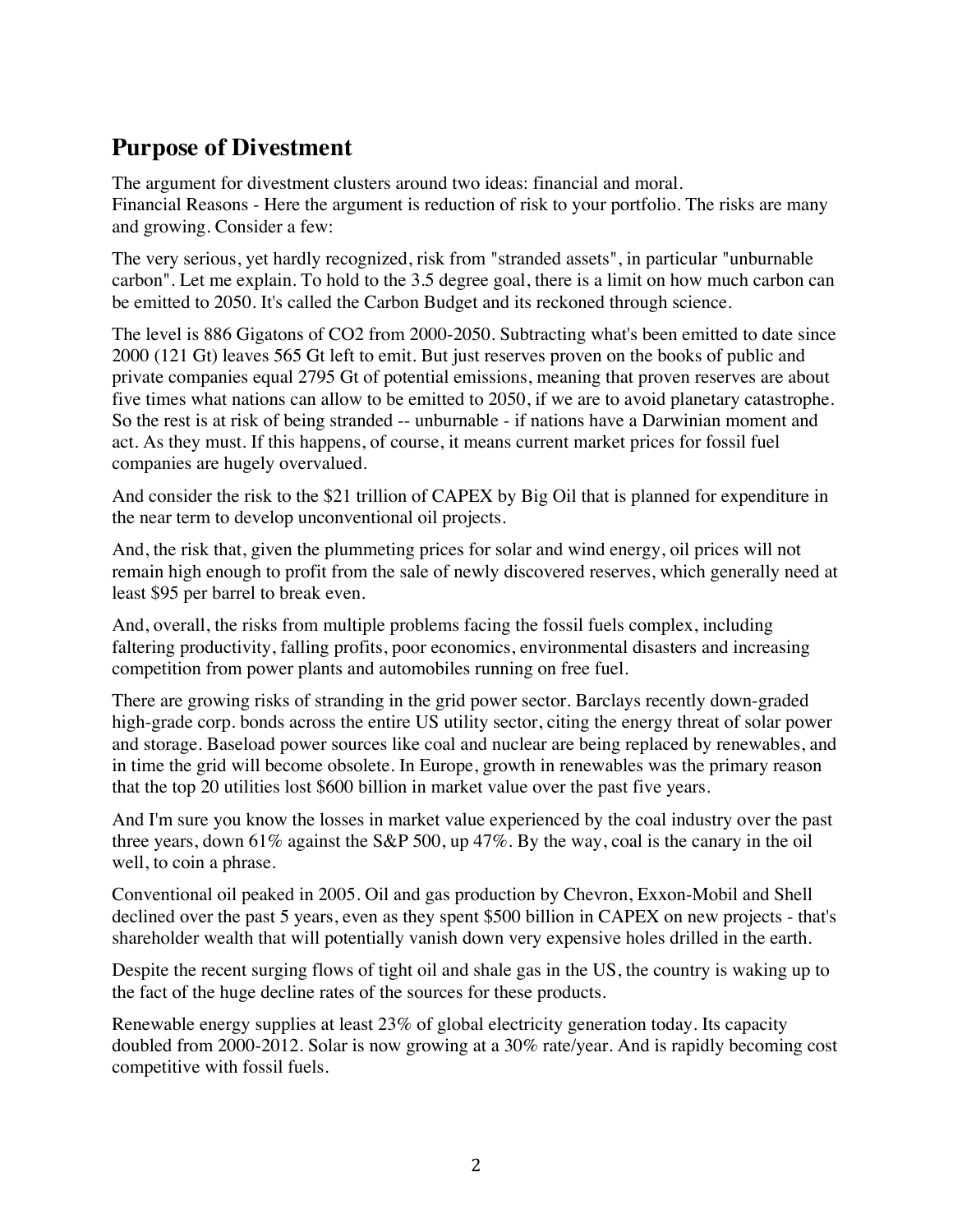Finally, consider that government subsidies for fossil fuels are some \$600 billion per year, compared to just \$90 billion for clean energy -- a public perfidy whose days are numbered -- a global outrage that soon will end. As it must.

There's an old saw: How did you go bankrupt? "Two ways: slowly at first; then all at once." In financial markets today, too few consider climate change an investment risk at all. Too many of those who do imagine it to be merely a tail risk, remote and barely worth noting. But change in energy is coming at a gallop. It's happened before. Consider, not long ago, when we used whales for light; horses for power; coal for steam to drive locomotion; now coal again for electricity. We need to disenthrall ourselves from old business models. And listen to the wise and well informed. Like Sheikh Yamani, Saudi Arabia's powerful Minister of Oil from 1962 to 1986. He famously said: "The Stone Age didn't end because we ran out of stones, and the age of oil won't end because we run out of oil."

Moral Imperative -this argument is particularly pertinent for public pension funds, so importantly affected with the public interest.

Given the Gargantuan existential risk of climate change to the planet, those in positions of leadership who fail to take reasonable steps to stop carbon emissions from rising become the moral equivalent of those seeking to deny the science and brush away the problem. As Galileo did by recanting to save his life. Divestment is a reasonable step for pension trustees to take.

What does divestment accomplish? It avoids the ugly picture of trustees seeking to profit from emissions of carbon through the sale and burning of fossil fuel reserves and especially through the massive use of shareholder funds to search for more fossil fuels to sell and burn. Such behavior violates the most basic norms of a civilized society.

I've tried to imagine how Homer, the great story-teller, would have described Big Oil. You'll have your own answer. Here's mine: "The lung-choking, ocean-poisoning, species-sickening pitiless scourge of humanity."

Divestment by any group, but particularly by thought leaders such as those responsible for public pension funds, helps to stigmatize the oil, gas and coal giants as repugnant social pariahs and rogue political forces bent on profit at whatever cost to the planet and its people. That is, the pitiless scourges of humanity.

Don't underestimate the power of being able to create pariahs. These companies fear stigmatization. It hurts in hiring, employee morale and motivation, shareholder satisfaction and equity valuations. And it hurts when leaders of these companies go home to face their children and grandchildren.

Do these companies deserve stigmatization? Consider, e.g., the Exxon-Mobil and Shell reports to shareholders on stranding. Despite each company's acceptance of the science, they smack their gauntlets across the collective face of humanity by asserting that no government restrictions will restrain them. Here, e.g., is E-M's statement:

"We are confident that none of our hydrocarbon reserves are now or will become stranded. ... Further, the company does not believe current investments in new reserves [which it intends to discover and develop in quantities at least equal to current proven reserves] are exposed to the risk of stranded assets, given the rising global need for energy..."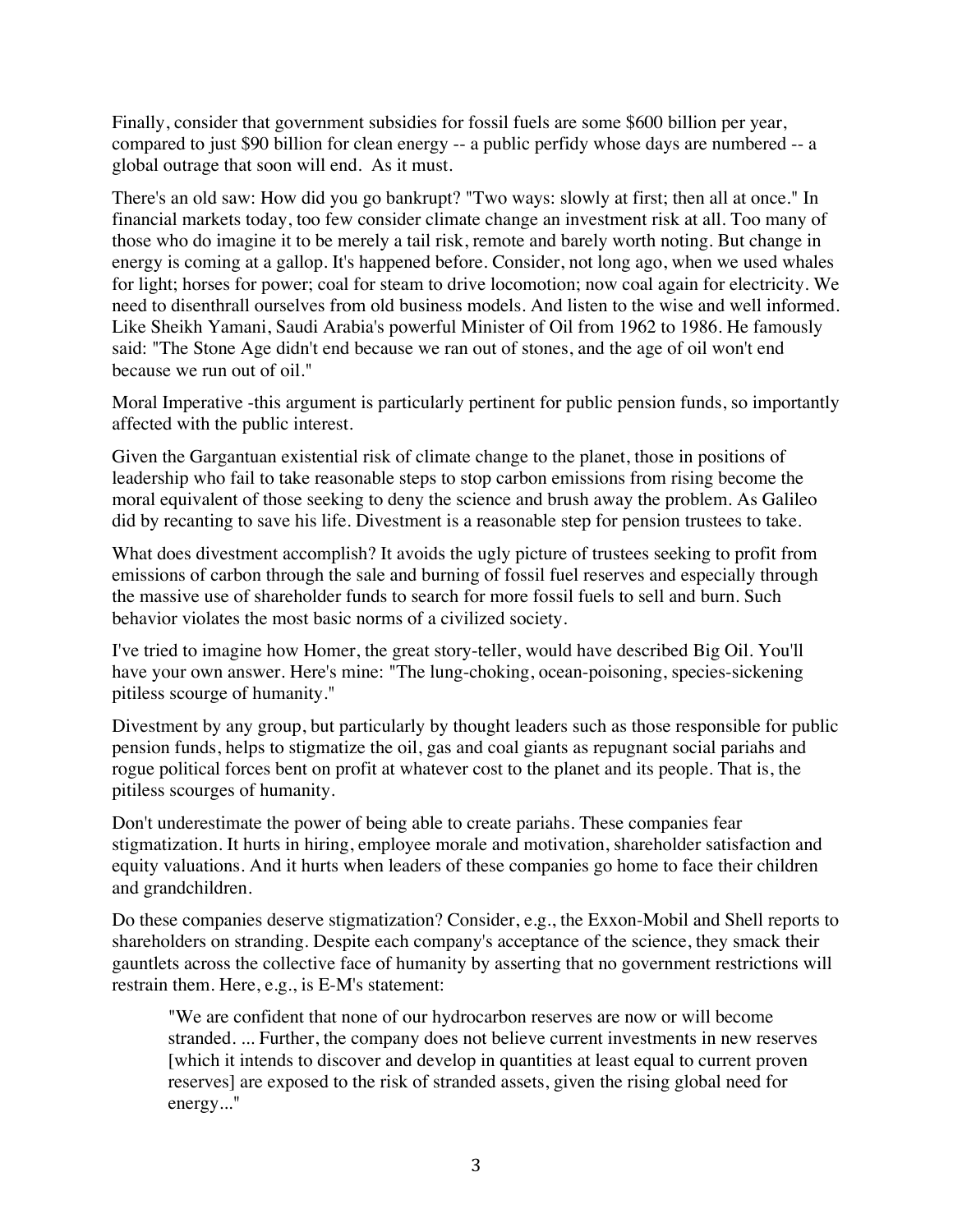As the Carbon Tracker Initiative observes in its rebuttal to the Exxon-Mobil report, that company does not consider a low carbon scenario in its investment planning, which proceeds on a "business as usual" basis. Its projections are, without doubt, incompatible with meeting the 3.6 degree F goal. Studies show that the company's projections correspond with the IPCC's RCP 8.5 scenario, putting the planet on a pathway to about a 7 degree F increase from the pre-industrial era by 2050.

Divestment by leaders like you will help awaken us to the peril of inaction. Collectively, we are like the frog resting comfortably in a pot of cold water being heated to boiling. You can be among the first in the nation to shake this frog from the deadly comfort zone in which it rests.

Despite the success of the Peoples Climate March in New York City, even the most basic scientific arguments have not been settled. Consider, for example, in the NY Times of September 23, the comment of Freeman Dyson, distinguished and greatly admired theoretical physicist at the Institute for Advanced Study:

"What worries me is that many people, including scientists and politicians, believe a whole lot of dogmatic nonsense about climate change. The nonsense says that climate change is a terrible danger and that it is something we can do something about if we wanted to. The whole point is to scare people, and this has been done very successfully."

Dyson is wrong. Alas, not enough people have been scared. Too many are still slumbering frogs. Governments won't act until enough people -- call it a critical mass - have been scared by the foreseeability of the dire consequences that science tells us will follow inaction to demand their Governments to act, thereby driving down demand for fossil fuels and driving up demand for non-fossil fuel alternatives such as renewables, nuclear and efficiency. In fact, foreseeability is the key and every one of us holds that key in our hands. When a critical mass of people accept the foreseeability of dire consequences from inaction as being inescapably certain, nations will act to avert catastrophe. By educating ourselves and others as to this matter, each of us can help achieve the necessary level of certainty.

Consider the tragedy of the Titanic. It is a metaphor for the surpassing vanity of mankind and the indifferent brutality of nature. As such it can speak to us about the looming threat of climate change.

On that night in April, 1912, hundreds of human beings consciously, and with deliberation, chose to die as a matter of honor in order to save women and children. Men of privilege, such as Isidor Straus and Benjamin Guggenheim, refused places on the lifeboats, choosing to wait in deckchairs for death to come. Of course, the immediacy of death, the certain foreseeability of the ship sinking, is what makes that case different from the perils of doing nothing about carbon.

Although the sinking of the Titanic is high drama, I don't believe it is any more fraught than the planetary threat we face today. It's just far more compressed. Two and a half hours to sink instead of 35 or so years to reach 7 degrees and even more to experience the full catastrophe. Humans are simply not well designed to contemplate, fear and act in anticipation of events however terrifying - that are way down the road.

Somehow, despite the time-line, the resting frog -- our collective self - must be awakened.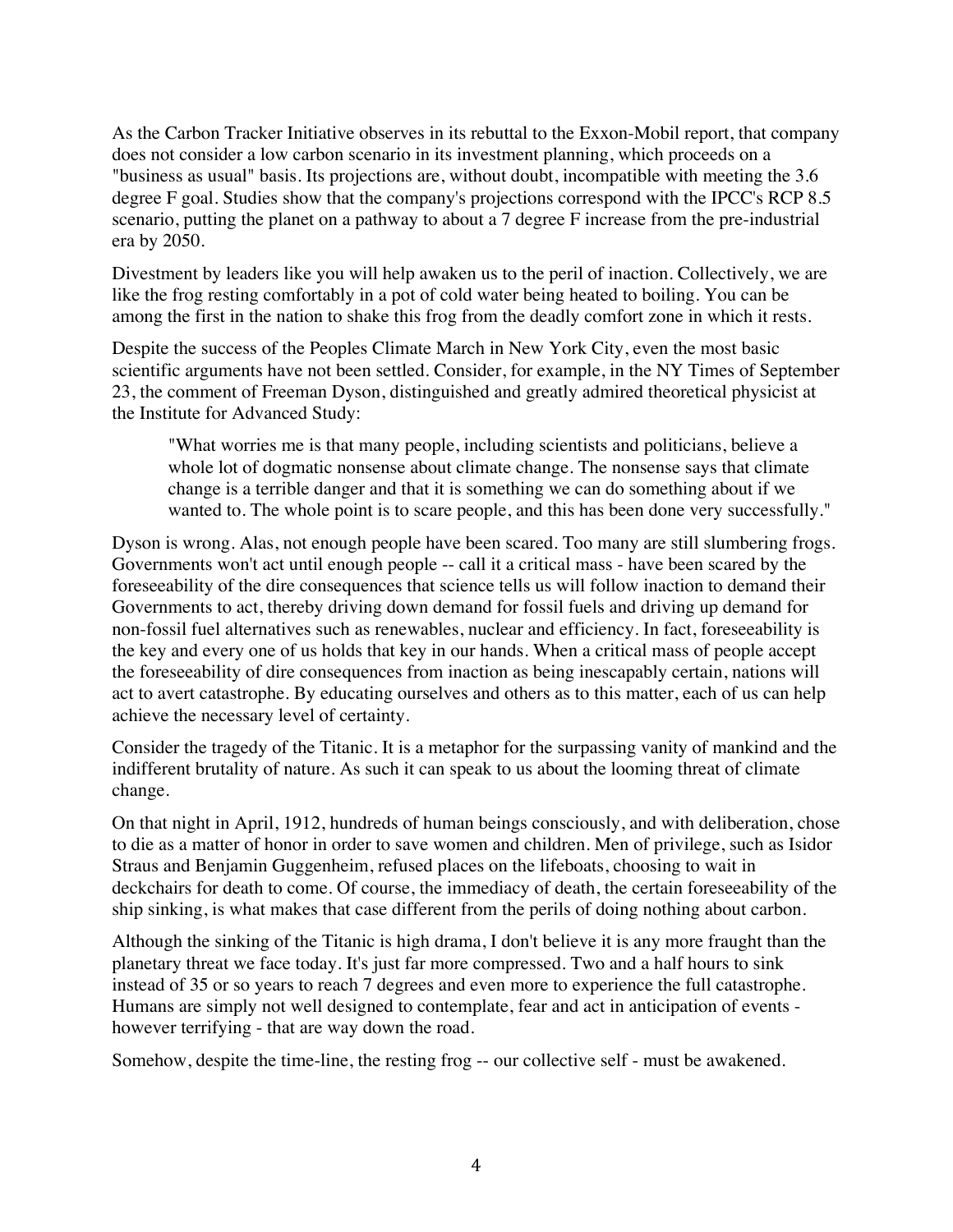### **Your Fiduciary Duty**

As Trustees, you are fiduciaries charged with the duty of care. Here's how the American Law Institute's Restatement of Trusts describes that duty (in section 227):

"This standard requires the exercise of reasonable care, skill and caution, and is applied to investments not in isolation but in the context of the ... portfolio and as a part of an overall investment strategy, which should incorporate risk and return objectives reasonably suitable to the [purposes of the pension]."

Based on an informed view of all climate change factors, including those I've just outlined, it is easy to conclude on the basis of financial considerations alone that divestment of fossil fuel company holdings is a permissible option. And the moral dimension makes this conclusion even more powerful.

Whether, at this time, divestment is compelled by the duty of care is a more difficult question to answer. Anticipatory divestment in recognition that, at some unknown and unknowable point down the road, markets will suddenly adjust equity prices downward to reflect swiftly changing prospects for fossil fuel companies, however wise as a prudent option today, is probably not yet compelled in the exercise of due care.

But here's the most important point: Whether your portfolio will under or outperform after divestment is unknowable. Looking back in time, results vary depending on the measuring period and assumptions about how proceeds are reinvested. But past is not prologue here. And, in any case, fiduciaries need not worry about short-term results. Anticipatory investment should be viewed as having unknown short-term consequences. In the long run, those results are unimportant. A decision to divest rests on the claim that fossil fuel companies will prove to be bad investments over the long term and, therefore, with foresight that anticipates this result, should be removed from the pension fund before the strengthening and foreseeable likelihood of this result becomes commonplace in the market. As it did with coal. I hope that, very soon, you will make that decision.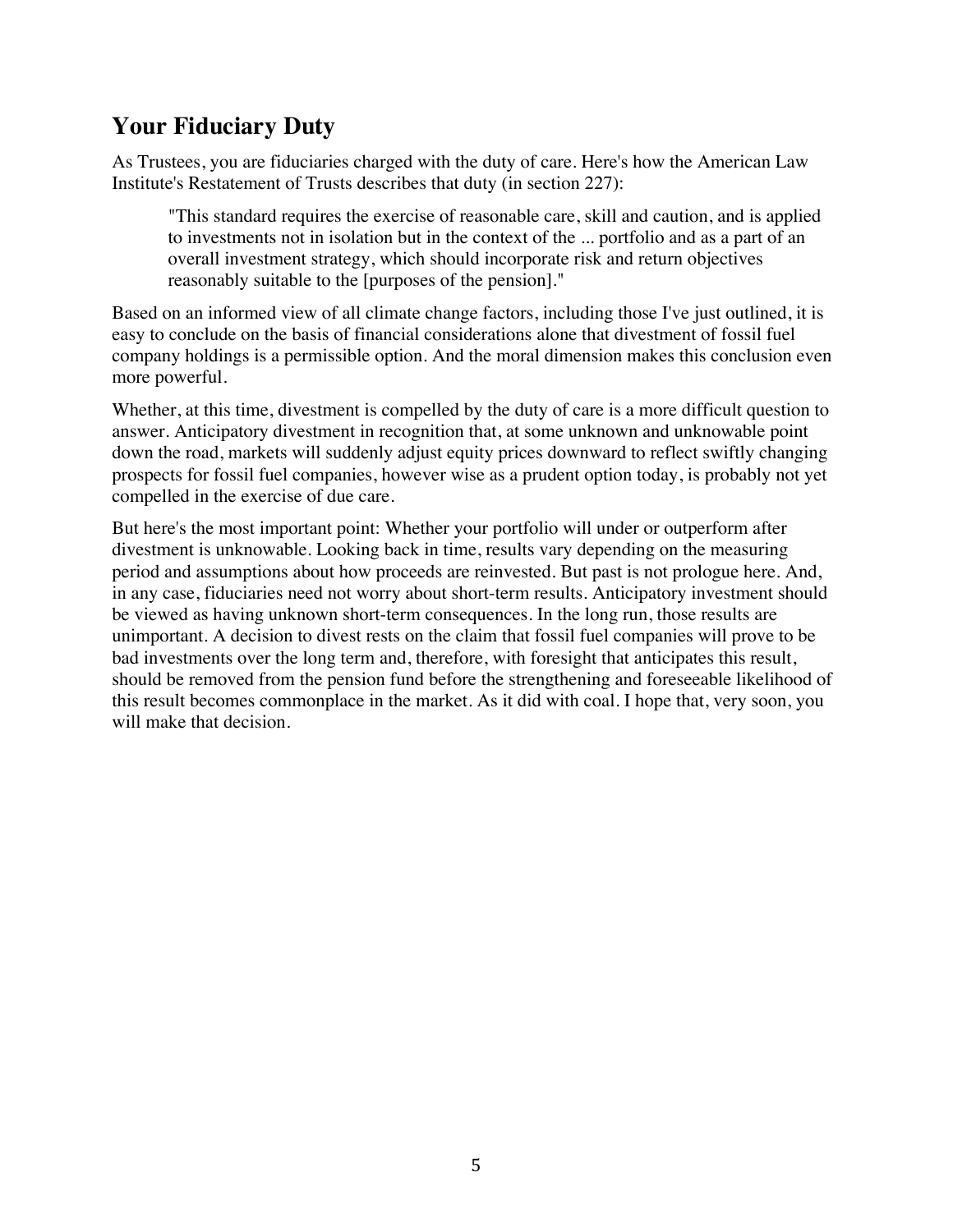**Bevis Longstreth** Former SEC Commissioner

## **Climate Change and Investment in Fossil Fuel Companies: The Strategy of Engagement Won't Work**

Posted: 12/09/2014 12:07 pm EST Updated: 12/11/2014 12:59 am EST



Drew Faust, President of Harvard University, and other prominent leaders who have been pushed, pulled and prodded to cause the endowments they oversee to divest of fossil fuel companies directly engaged in extractive activities, reject this idea in favor of "shareholder engagement." Engagement, say, with Exxon-Mobil is possible only if one is a shareholder of that enterprise. Therefore, engagement is a distinct alternative to divestment, because one cannot do both at the same time with regard to the same company.

There are some SEG issues (i.e. social, environmental and governance issues) where shareholder engagement has been tried and been successful. However, the closer one comes to trying to affect core business issues or issues involving the safety, security and compensation of officers and directors, the less successful engagement becomes. In fact it's a bust. Thus, for example, trying to convince Phillip Morris to give up making cigarettes or Johnny Walker to abandon its distilleries will most certainly be a fool's errand. Likewise, trying to convince GM or Microsoft to abandon stock options or to institute a nominating system that allows shareholders to nominate and elect directors from a slate larger than the number to be elected will prove to be an equally useless effort.

It is for this reason that divestment became the tool of choice in addressing tobacco companies. And companies heavily engaged in profitable businesses in South Africa under apartheid.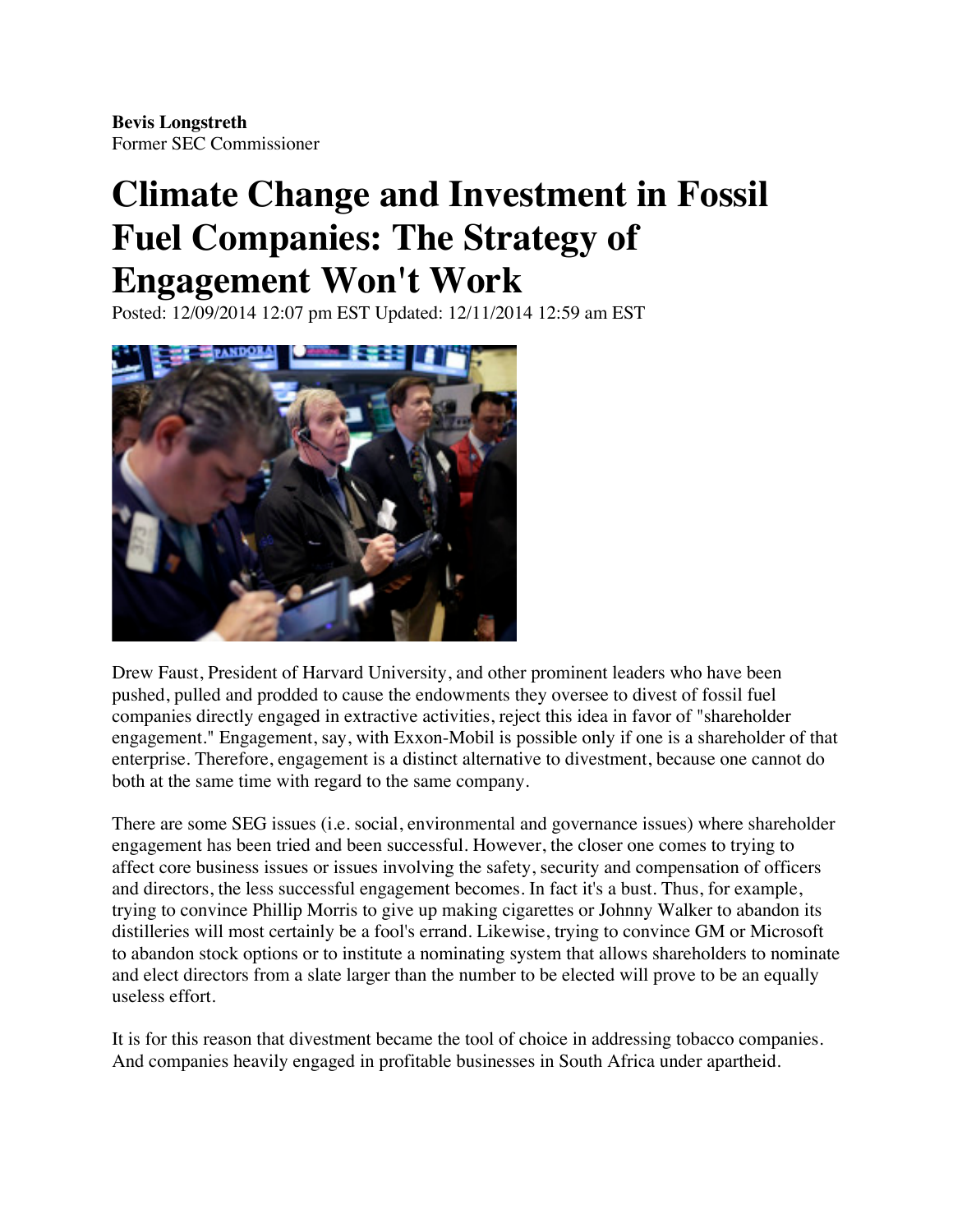In regard to fossil fuel companies directly engaged in extractive activities, it is unrealistic to imagine them being swayed by shareholder arguments to get out of their core business of exploring for, extracting and selling carbon-emitting fuel. The problem goes beyond just the high likelihood of spinning wheels and accomplishing nothing in addressing the urgent need for global action. Indeed, engagement is likely to assist Big Oil and Big Coal in postponing the day when governments limit the burning of fossil fuels. The International Energy Agency reckons that, if governments act to compel adherence to the "carbon budget" necessary to have a chance of holding the planet to only a 3.6 F rise in temperature from pre-industrial levels, it will cause Big Oil and Big Coal to lose about \$1 trillion a year. Engagement with institutional investors like Harvard gives the fossil fuel giants the protective cover they need to stretch out the transition process to renewables for as long as they can. It legitimizes talk over action. In truth, if the engagement crowd didn't exist, the fossil fuel giants would by now have invented them. (And, in light of the parallels to tobacco and lead, who knows the extent to which they did.)

Nonetheless, if, despite these problems, one wants to try engagement, perhaps as a step taken in fairness to a targeted company before divesting, here are three demands that would, if accepted, turn the company from a global pariah into a responsible corporate citizen:

- 1. Publicly accept the science of climate change, including recognition of the scientifically rooted predictions of damage to the planet and its people if we fail to halt carbon emissions.
- 2. Cease Capex (capital expenditures) in search of more fossil fuel.
- 3. Use the company's lobbying forces wherever active to lobby for (a) elimination of all fossil fuel subsidies, which globally today total some \$600 billion a year, (b) imposition of carbon taxes or other means to internalize the costs to the planet of burning fossil fuels, and (c) legislation to reduce carbon emissions to a level, globally, that will not harm the planet.